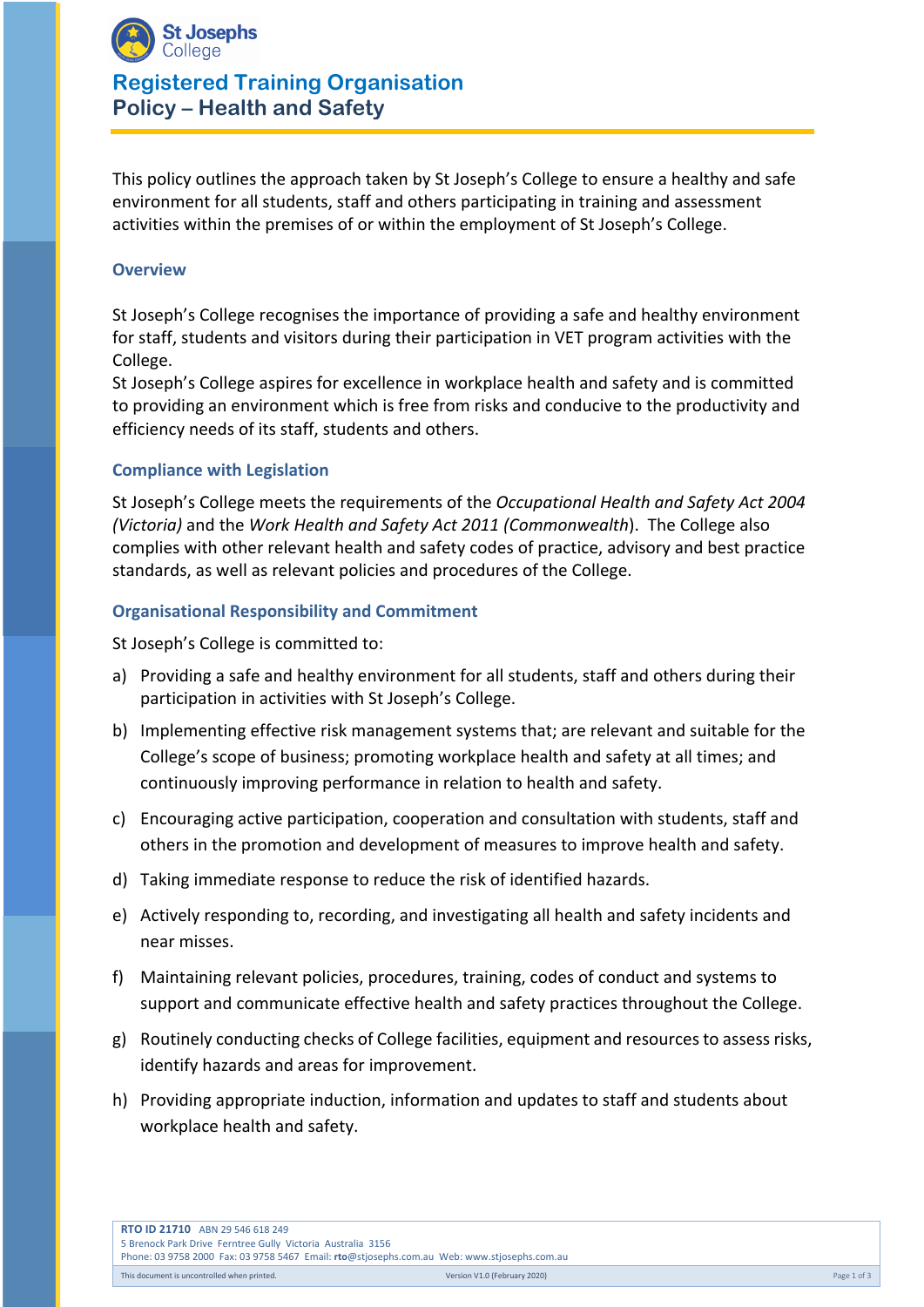

# **Registered Training Organisation Policy – Health and Safety**

## **Staff and Student Responsibility**

All staff and students have a responsibility to take all reasonable care for their own health and safety; and always consider the health and safety of others who may be affected by their actions.

## **Reporting**

All staff, students and others are required to report any identified hazards and associated risks as soon as they become aware of them.

All staff, students and others are required to report any incident that causes harm to a person during their participation in work and/or training activities with St Joseph's College, as well as near misses.

#### **Additional student safety measures**

In order to protect the safety and welfare of students, St Joseph's College:

- a) Does not permit or require students to attend scheduled classes for more than eight (8) hours in any one day.
- b) Does not permit or require full time students to attend schedules classes prior to 8.00am and/or after 10.00pm.

#### **Training and Assessment Venues**

As part of St Joseph's College's commitment to the ongoing safety of staff, students and visitors regular health and safety checks of training and assessment venues will be undertaken.

#### Onsite at St Joseph's College

- a) On an annual basis a full Health and Safety inspection will be conducted of all College VET program training and assessment facilities.
- b) The Head of Pathways will be responsible for coordinating the annual inspection. Such coordination will include the timing and duration of the inspection and assigning appropriate staff to conduct the inspection. At least two staff members must undertake the inspection.
- c) St Joseph's College approved Training Venue Checklist will be used to guide the inspection and to record outcomes.
- d) The completed checklist will be forwarded to the RTO Management Group for further analysis and a Remedial Action Plan will be developed where required.
- e) The RTO Management Group will assign remedial actions to relevant staff and oversee the completion of all remedial actions.
- f) Depending on the nature and risk associated with any identified issues training and assessment may be deferred or re-scheduled.
- g) The Head of Pathways will also inform the RTO Management Group and other staff of inspection outcomes and any remedial actions at the next scheduled meeting.